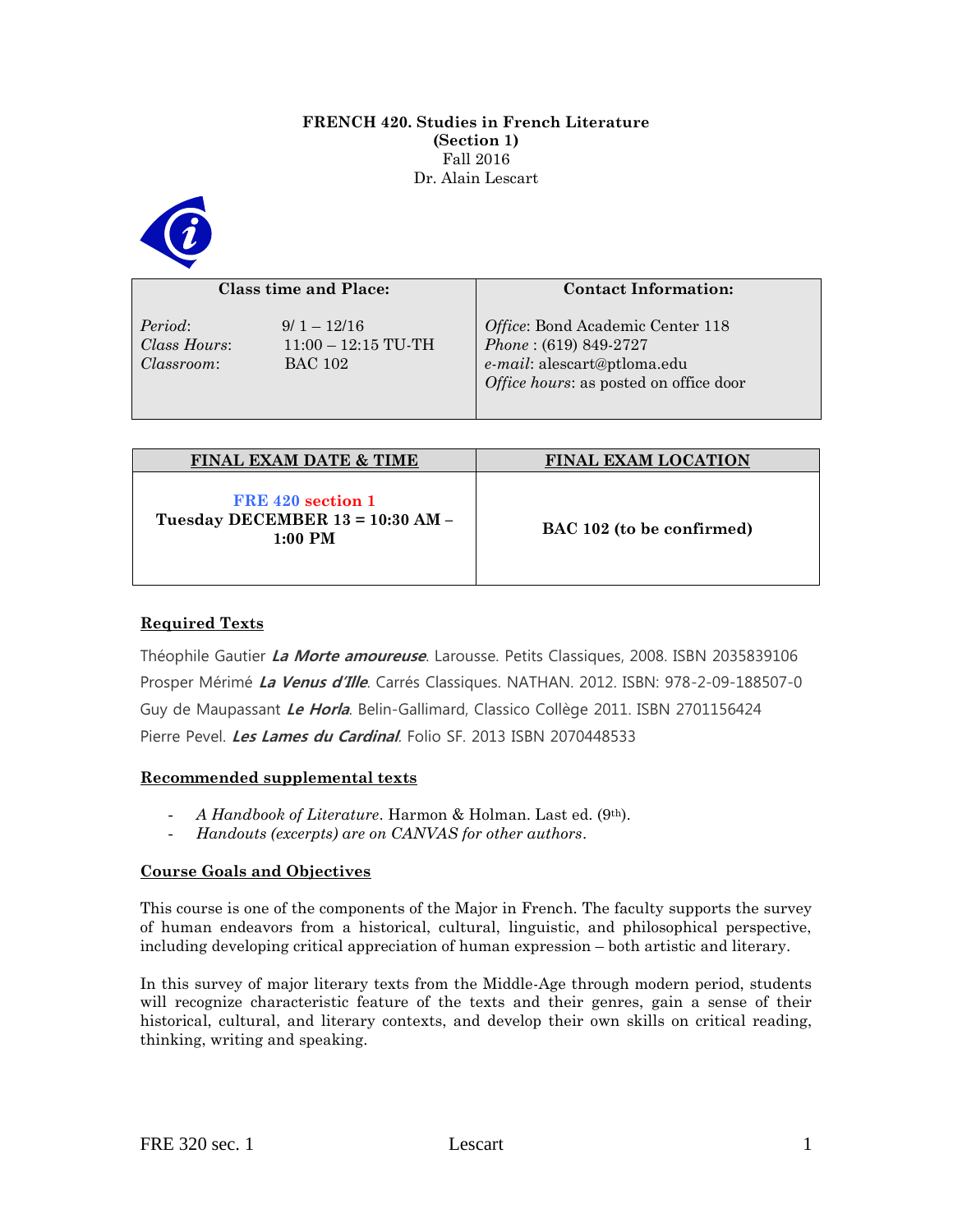#### **Course Learning Outcomes (CLOs)**

#### *By the end of the course, the student will be able to:*

- 1. Analyze literary pieces from a variety of perspectives;
- 2. Converse in French at the advanced low level (ACTFL);
- 3. Exhibit reading comprehension at the advanced low level (ACTFL);
- 4. Discuss and write about the influence of their own perspective on cultural interconnections through engagement with local, national or international communities.

#### **COURSE CREDIT HOUR INFORMATION**

This class meets the Carnegie Unit minimum requirement of 750 minutes of instructional time + 1500 minutes of out-of-class work per 1 unit of credit. Specific details about how the class meets these requirements are included here in the course syllabus.

#### **Course Activities and Resources**

We will use an instructional ensemble whose core program is designed to prepare students to be exposed to either full or part of literary pieces.

Homework is assigned on a daily basis **and should be turned in as listed in the daily schedule**.

#### **Requirements**

- **1.** Attendance. Your physical presence in class is very important to get the full immersion experience. If you are not present in class, you cannot perform oral exercises and you will lose participation points. Students, whether present or absent, are responsible for the material listed in the class, syllabus as well as for any extra material presented in class. If a student misses a class, s/he should procure notes from another student and study the material in the book.
- **2.** Participation in classroom assignments. It is not enough to come to class. You need to engage actively in the oral and written exercises presented in class. Class participation is measured by one's willingness to talk in class and to communicate as fully as possible. It is also measured by one's willingness to attend class regularly and to complete assignments. Participation consists of attendance, group and partnered discussions, answer and intervention around class questions, brief writing assignments in and out of class, pop quizzes on the day's reading or previous readings or discussions.
- **3.** Completion of daily assignments. Before you come to class, finish readings and preparations for the day and hand it in. Late work will not be accepted for credit, though it will be corrected. Work is considered late if it is handed in after it has been handed back or discussed in class. Homework is to be turned in at the beginning of the class. No reminders will be provided since it is assumed that students are adults capable of reading the syllabus. **Write one original reflective dialogue papers of 5 pages** on assigned topics. These papers needs to follow the MLA style to acknowledge the sue of others' words and ideas.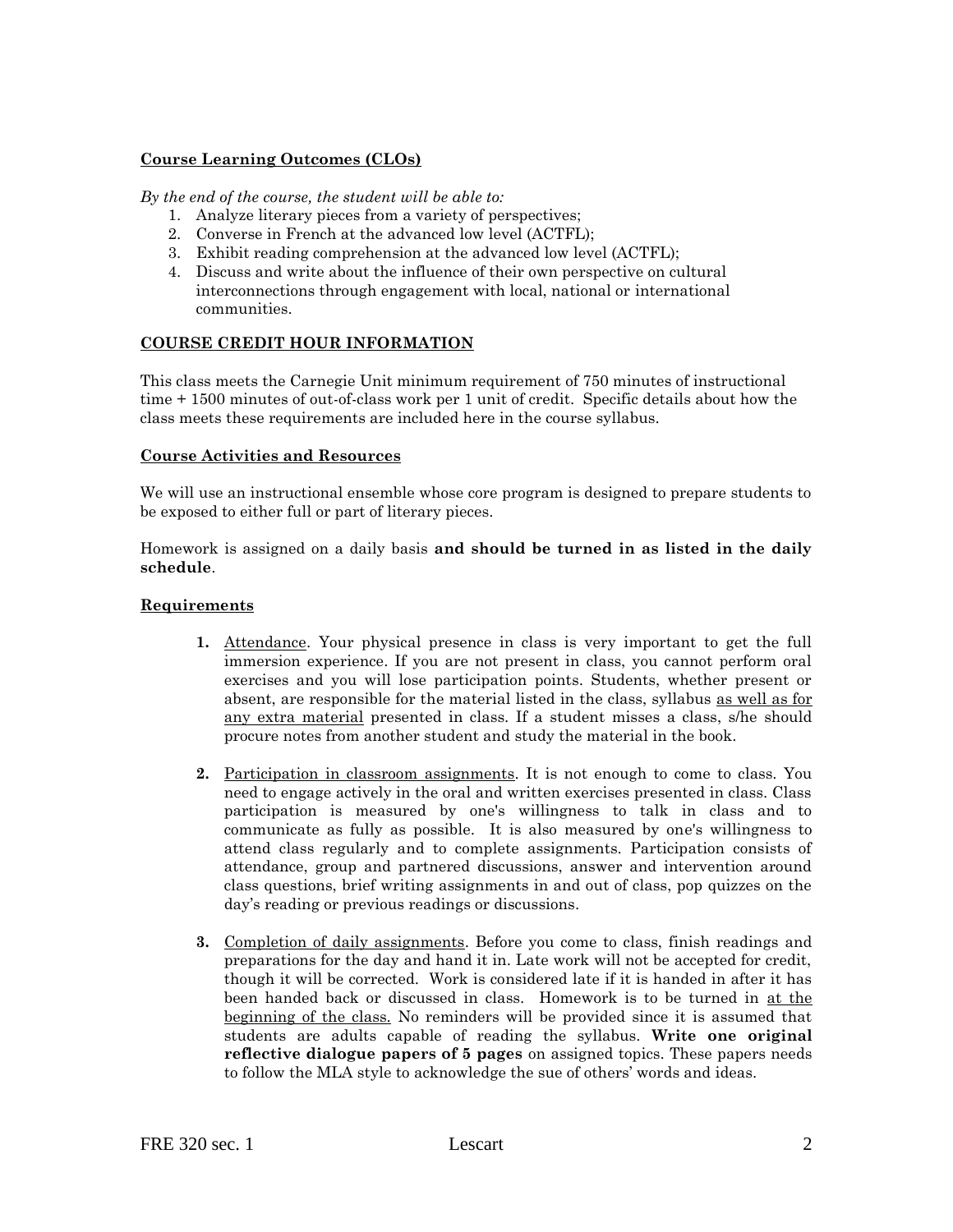**4.** Preparation for the two exams. Get ready well in advance for the exams. THERE ARE NO MAKE-UPS! A missed exam counts as a zero. If the student has an official excuse (doctor's note or family tragedy) for an absence, the zero is deleted. Such excuses need to be given to the professor within a few days of the absence. If an absence is prolonged (more than three classes), the student must contact the professor immediately. One low mark will be dropped from the interrogations before they are averaged at the end of the semester. Do not buy your plane ticket before the class exam. Day of exam cannot be changed.

#### GRADE SCALE

| 95-<br>$-100:$ A          | $90-95: A-$     | $B+$<br>85:<br>$-90:$ | $80-85: B$    | 75-80:B-   |
|---------------------------|-----------------|-----------------------|---------------|------------|
| $70-75:C+$<br>$\cdot$ . U | $-70$ :C<br>65- | $60-65$ :C-           | $55 - 60$ :D+ | $50-55$ :D |

#### **Grading of the class**

| Class Discussion Participation | 10% |
|--------------------------------|-----|
| Daily assignments              | 40% |
| Essay Atelier                  | 10% |
| Midterm exam                   | 20% |
| Final exam                     | 20% |

# **Academic Accommodations**

All students are expected to meet the established standards for this course. Students with learning disabilities who may need accommodations should discuss options with the Academic Support Center **during the first two weeks** of class. The ASC will contact professors with suggested classroom needs and accommodations. Approved documentation must be file in the ASC prior to the start of the semester.

# **Departmental Policy on Academic Honesty**

The Department of Literature, Journalism, and Modern Languages deems intellectual and academic integrity critical to academic success and personal development; therefore, any unethical practice will be detrimental to the student's academic record and more character. Students who present the work of others as if it were their own commit plagiarism. Presenting another's work as one's own includes, but is not limited to, borrowing another student's work, buying a paper, using the thoughts or ideas of others as one's own (using information in a paper without citation), and copying information from the Internet without citation. Plagiarized work will result in a failing grade for the assignment and possibly for the course. In either event, a written report will be filed with the department chair and the area dean. The dean will review the report and submit it to the Provost and the Vice President for Student Development. It will then be placed in the student's academic file.

# **Originality and editing**

All work presented for a grade in this class must be written in French from scratch after the assignment is given. NO papers written for high school or other college classes (simultaneously or otherwise) should be submitted. Originally of thought, creative presentation, and appropriate use of scholarly concepts and terms, without turning the essay into a jargon-driven text, are encouraged. Always edit and proofread out-of-class writing of a polished presentation in MLA form. Assistance in editing and proofreading for preferred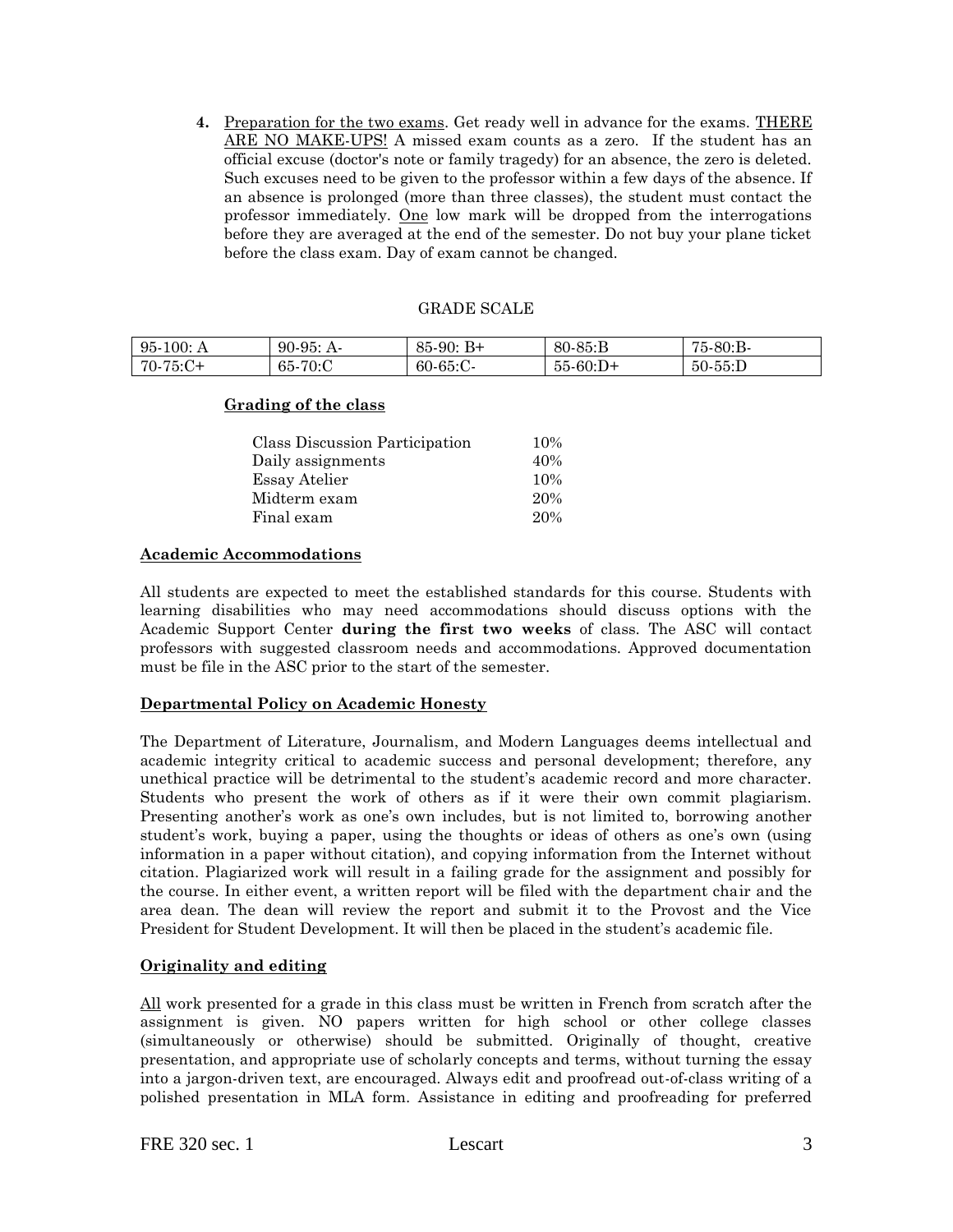French diction and syntax is permitted; the ideas, organization, and expression are to be the student's own. All papers need to be in print (no hand written papers).

#### **Classroom Rules**

Please do turn off your cellular phone when you come in class. If you use a computer to take note, you are not allow to check your email or go on the internet and to play any game.

#### **FINAL EXAMINATION POLICY**

Successful completion of this class requires taking the final examination **on its scheduled day**. The final examination schedule is posted on the Class Schedules site. No requests for early examinations or alternative days will be approved.

In the rare case that a student is scheduled for more than three (3) final examinations on the same day, the student is authorized to contact each professor in order to work out an alternate time for one of those examinations. Department chairs/school deans and college deans need not be involved in the process of making this accommodation.

| <b>FINAL EXAM DATE &amp; TIME</b>                                                  | <b>FINAL EXAM LOCATION</b> |
|------------------------------------------------------------------------------------|----------------------------|
| FRE 420 section 1<br>$=$ Tuesday DECEMBER 13: Thursday $= 10:30$<br>$AM - 1:00 PM$ | BAC 102 (to be confirmed)  |

# **USE OF TECHNOLOGY**

Point Loma Nazarene University encourages the use of technology for learning, communication, and collaboration. This course requires access to computers, software programs, and the Internet. At some point during the semester you will have a problem with technology, but these problems will not normally be accepted as excuses for unfinished work. Protect yourself by doing the following: Save work often and make regular backups of files in a different location from the originals, plan ahead so that you will have time to use the oncampus computers and printers if necessary, and practice safe computing when surfing the web and checking email.

When you are online on CANVAS, in connection with the class lesson, YOU CANNOT access any other page or internet, or your email, or Facebook, etc, unless requested by your professor. If you are not on CANVAS, you will asked to leave the class and will lose the point of participation for this class. You also need to turn off your phone or other electronic device.

# **TUTORIAL SERVICES**

**T**he PLNU Tutorial Center is available free of charge for all current **undergraduate** PLNU students. It offers tutoring for most subjects, as well as general help with paper editing, study skills, etc. The Tutorial Center is located on the south end of Bond Academic Center, next to the Study Abroad offices. The Tutorial Centers is typically open Monday-Thursday from 8:00AM until 9:00PMand Friday from 8:00AM until 3:00PM. Please note that the Tutorial Center is closed from 9:30-10:30AM, Monday, Wednesday, and Friday, and 5:00- 6:00PM every evening. Tutoring is available by appointment only, and appointments must be made at least one day in advance. Appointments may be arranged in person at the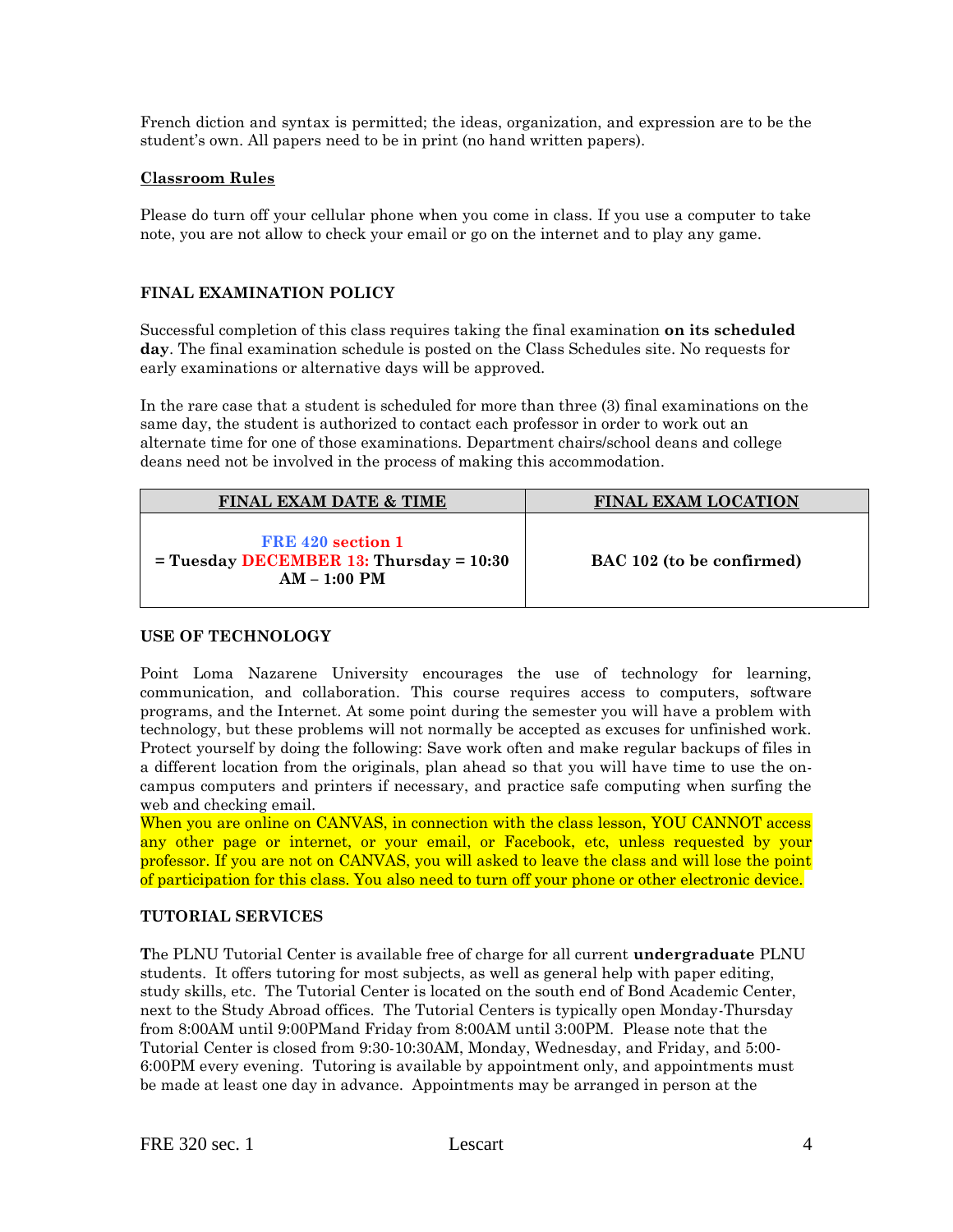Tutorial Center, over the phone at (619) 849-2593, or via email at TutorialServices@pointloma.edu.